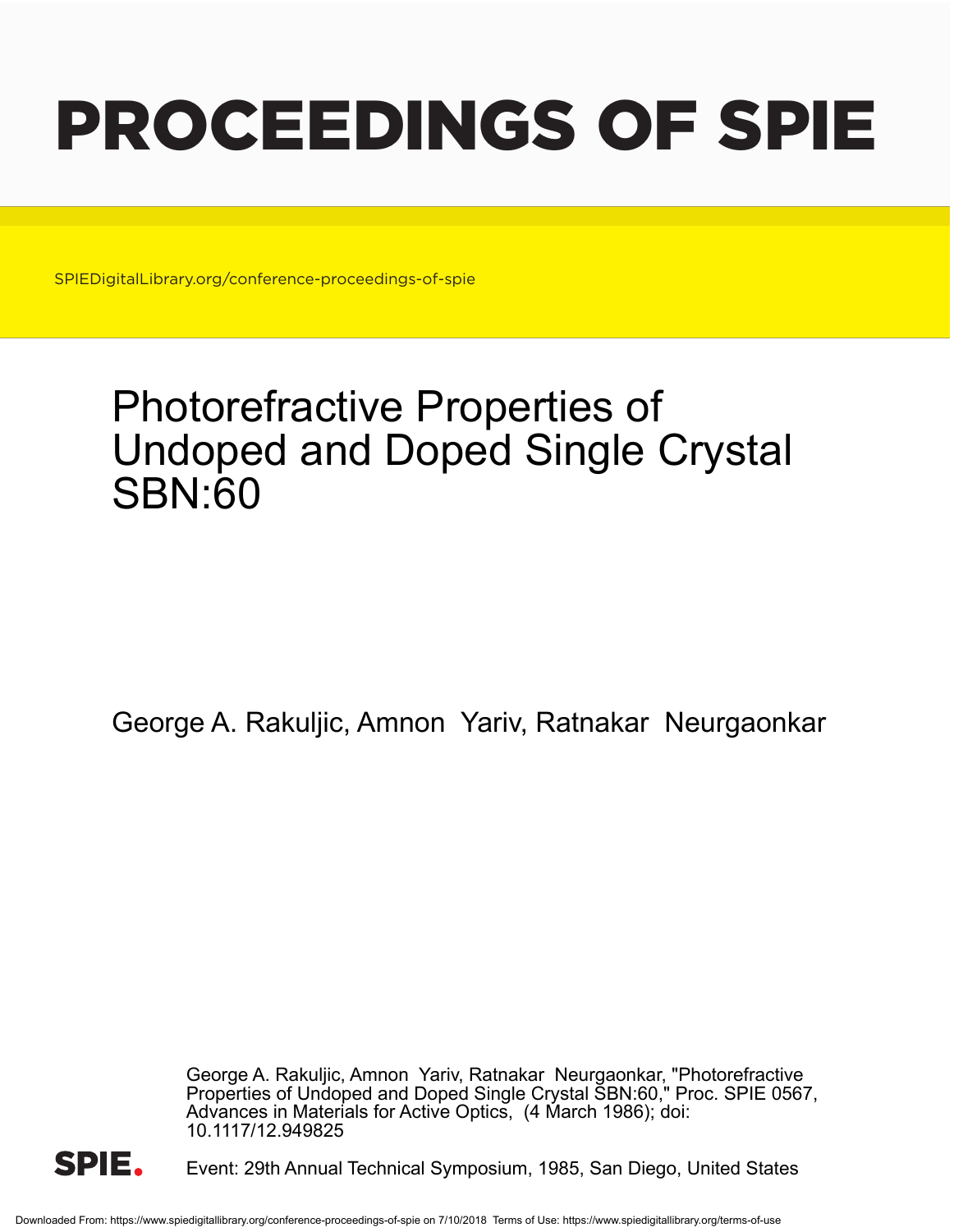Photorefractive Properties of Undoped and Doped Single Crystal SBN:60 Photorefractive Properties of Undoped and Doped Single Crystal SEN:60

# George A. Rakuljic and Amnon Yariv George A. Rakuljic and Amnon Yariv

Department of Applied Physics, California Institute of Technology Department of Applied Physics, California Institute of Technology Pasadena, California 91125 Pasadena, California 91125

> Ratnakar Neurgaonkar Ratnakar Neurgaonkar Science Center, Rockwell International Corporation Science Center, Rockwell International Corporation Thousand Oaks, California 91360 Thousand Oaks, California 91360

# Abstract Abstract

We present the results of our theoretical and experimental studies of the photorefrac-We present the results of our theoretical and experimental studies of the photorefractive effect in single crystal SBN:60, SBN:Ce, and SBN:Fe. Specifically, the two -beam tive effect in single crystal SBN:60, SBN:Ce, and SBN:Fe. Specifically, the two-beam coupling coefficients, response times and absorption coefficients of these materials are coupling coefficients, response times and absorption coefficients of these materials are given. given.

# Introduction Introduction

A given photorefractive material is considered useful for optical processing applica-A given photorefractive material is considered useful for optical processing applications such as phase conjugate optics if it possesses three important features: low tions such as phase conjugate optics if it possesses three important features: low response time, large coupling coefficient and high optical quality. Speed is necessary if the crystal is to be used in real -time applications, while large photorefractive coupling is required for the construction of efficient devices. However, a crystal with poor opti-is required for the construction of efficient devices. However, a crystal with poor optical quality is of little practical importance, regardless of its speed and gain. Although a material is yet to be found which completely satisfies all three requirements, here we show how well SBN:60 approximates these properties. show how well SEN:60 approximates these properties. response time, large coupling coefficient and high optical quality. Speed is necessary if the crystal is to be used in real-time applications, while large photorefractive coupling cal quality is of little practical importance, regardless of its speed and gain. Although <sup>a</sup>material is yet to be found which completely satisfies all three requirements, here we

# Material Properties Material Properties

Strontium barium niobate (SBN) belongs to a class of tungsten bronze ferroelectrics Strontium barium niobate (SEN) belongs to a class of tungsten bronze ferroelectrics which is pulled from a solid solution of alkaline earth niobates. The crystal is trans-which is pulled from a solid solution of alkaline earth niobates. The crystal is transparent and can be grown with a variety of ferroelectric and electrooptic properties depend-parent and can be grown with a variety of ferroelectric and electrooptic properties depending on the specific cation ratios introduced into the structure. In SBN the unit cell con-ing on the specific cation ratios introduced into the structure. In SEN the unit cell contains ten NbO<sub>6</sub> octahedra with only five alkaline earth cations to fill ten interstitial sites.<sup>1</sup>'<sup>2</sup>'<sup>3</sup> The structure is thus incompletely filled which permits the addition of a wide range of dopants into the host crystal. The general formula for SBN is  $\texttt{Sr}_{\texttt{x}}\texttt{Ba}_{\texttt{1-x}}\texttt{Nb}_{\texttt{2}}\texttt{O}_6$  so that SBN:60 represents  $Sr_{16}Ba_{14}Nb_{2}O_{6}$ . tains ten NbO<sub>6</sub> octahedra with only five alkaline earth cations to fill ten interstitial sites.<sup>17273</sup> The structure is thus incompletely filled which permits the addition of a wide

The point group symmetry of SBN is 4mm which implies that its electrooptic tensor is The point group symmetry of SEN is 4mm which implies that its electrooptic tensor is non-zero. The dominant electrooptic coefficient is r<sub>33</sub> which ranges from 100 pm/V in SBN:25 to 1400 pm /V in SBN:75. SBN:75 would, therefore, appear to be the best photorefrac-SEN:25 to 1400 pm/V in SEN:75. SEN:75 would, therefore, appear to be the best photorefractive SBN crystal were it not for the fact that optical quality diminishes with increasing tive SEN crystal were it not for the fact that optical quality diminishes with increasing Sr concentration. Hence, SBN:60 was selected as the candidate SBN photorefractive material Sr concentration. Hence, SEN:60 was selected as the candidate SEN photorefractive material on the basis of its high optical quality and moderately large electrooptic coefficient. on the basis of its high optical quality and moderately large electrooptic coefficient.

# Photorefractive Properties Photorefractive Properties

Single crystals of SBN:60, SBN:Ce  $(Sr_{.6}Ba_{.4}Nb_2O_6:Ce)$  and SBN:Fe  $(Sr_{.6}Ba_{.4}Nb_2O_6:Fe)$  grown Rockwell International Corporation were studied using the two-wave mixing experiment shown in Fig. 1 to determine their effectiveness as photorefractive media. In Fig. 1 beams shown in Fig. 1 to determine their effectiveness as photorefractive media. In Fig. 1 beams 1 and 2 are plane waves which intersect in the crystal and thus form an intensity inter-1 and 2 are plane waves which intersect in the crystal and thus form an intensity interference pattern. Charge is excited by this periodic intensity distribution into the con-ference pattern. Charge is excited by this periodic intensity distribution into the conduction band, where it migrates under the influence of diffusion and drift in the internal duction band, where it migrates under the influence of diffusion and drift in the internal electric field, and then preferentially recombines with traps in regions of low irradiance. electric field, and then preferentially recombines with traps in regions of low irradiance. A periodic space charge is thus created which modulates the refractive index via the <sup>A</sup>periodic space charge is thus created which modulates the refractive index via the electrooptic effect. This index grating, being out of phase with the intensity distribu-electrooptic effect. This index grating, being out of phase with the intensity distribution, introduces an asymmetry that allows one beam to be amplified by constructive inter-tion, introduces an asymmetry that allows one beam to be amplified by constructive interference with light scattered by the grating, while the other beam is attenuated by destruc-ference with light scattered by the grating, while the other beam is attenuated by destructive interference with diffracted light. This process is shown graphically in Fig. 2. tive interference with diffracted light. This process is shown graphically in Fig. 2. Single crystals of SBN:60, SBN:Ce (Sr  $_{\rm 6}$ Ba  $_{\rm h}$ Nb<sub>2</sub>O<sub>6</sub>:Ce) and SBN:Fe (Sr  $_{\rm 6}$ Ba  $_{\rm 4}$ Nb<sub>2</sub>O<sub>6</sub>:Fe) grown at Rockwell International Corporation were studied using the two-wave mixing experiment

Mathematically, this two-beam coupling may be described in the steady-state as follows:

18 / SP /E Vol 567 Advances in Materials for Active Optics (1985) **18 / SPIE Vol. 567 Advances in Materials for Active Optics (1985)**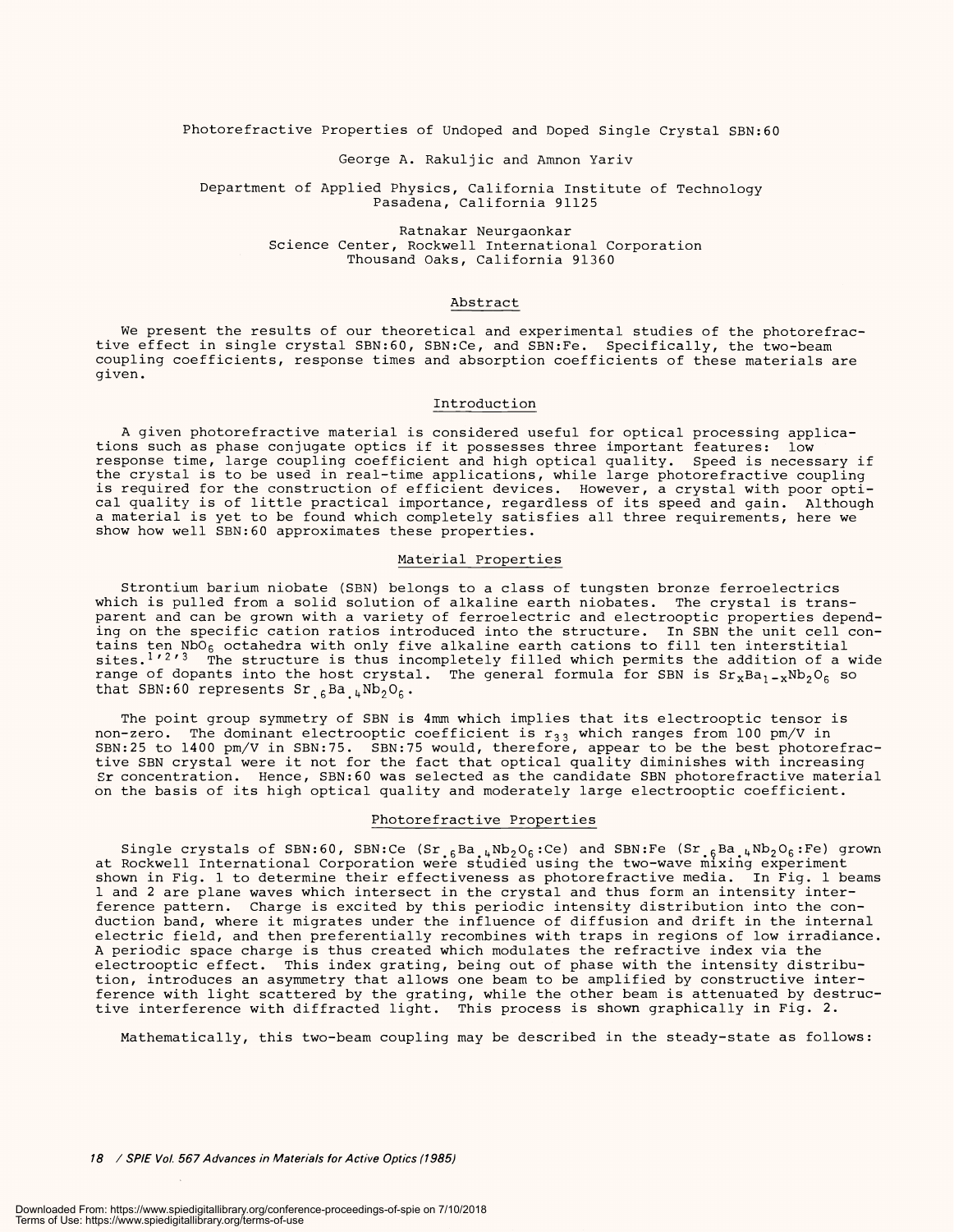$$
\frac{dI_1}{d\xi} = - \Gamma \frac{I_1 I_2}{I_1 + I_2} - \alpha I_1
$$
  

$$
\frac{dI_2}{d\xi} = \Gamma \frac{I_1 I_2}{I_1 + I_2} - \alpha I_2
$$

where I<sub>1</sub>, I<sub>2</sub> are the intensities of beams 1 and 2 inside the crystal respectively,  $\Gamma$  is the two-beam coupling coefficient,  $\alpha$  is the absorption coefficient and  $\xi$ =z/cos $\theta_{\,\textbf{i}}$  where  $0$ ≤ $\xi$ ≤≡d/ $\cos\theta$ i. The transient behavior is modeled by the following:

$$
I_{i}(\xi;t) = (1 - e^{-t/\tau}) I_{i}(\xi;t + \infty) + e^{-t/\tau} I_{i}(\xi;t = 0), \quad i = 1, 2
$$

where  $\tau$  is a characteristic time constant and

$$
I_i(\xi;t + \infty) \equiv I_i(\xi).
$$

The solutions of the above coupled wave equations are The solutions of the above coupled wave equations are

$$
I_1(\ell) = \frac{[I_1(0) + I_2(0)]e^{-\alpha \ell}}{1 + \frac{I_2(0)}{I_1(0)}e^{\Gamma \ell}}
$$
  

$$
I_2(\ell) = \frac{[I_1(0) + I_2(0)]e^{-\alpha \ell}}{1 + \frac{I_2(0)}{I_2(0)}e^{-\alpha \ell}}
$$

$$
2^{(\kappa)} = \frac{1}{1 + \frac{T_1(0)}{T_2(0)}} e^{-\Gamma \ell}
$$

By measuring the four intensities I<sub>1</sub>(0), I<sub>2</sub>(0), I<sub>1</sub>(ℓ), and I<sub>2</sub>(ℓ), both in the steady-state and as a function of time, the two-beam coupling coefficient  $\Gamma$  and the response time  $\tau$  can, therefore, be obtained from the above equations. therefore, be obtained from the above equations.

Maximum coupling will result in crystals with large r but small a. However, a and r are Maximum coupling will result in crystals with large r but small a. However, a and r are not independent. In fact, since charge must first be excited into a conduction band by the not independent. In fact, since charge must first be excited into a conduction band by the intensity interference pattern in order to start the photorefractive process, some absorp-intensity interference pattern in order to start the photorefractive process, some absorption is necessary. This is precisely where the role of the dopant enters. By purposely tion is necessary. This is precisely where the role of the dopant enters. By purposely introducing impurities into the crystal, donor sites are created which become the absorp-introducing impurities into the crystal, donor sites are created which become the absorption centers. It must be noted, however, that any absorption which does not contribute tion centers. It must be noted, however, that any absorption which does not contribute to the photorefractive mechanism is undesirable. to the photorefractive mechanism is undesirable.

Figures 4 and 5 show the effect of cerium and iron impurities on the absorption spectra Figures 4 and 5 show the effect of cerium and iron impurities on the absorption spectra of undoped SBN, whose spectra is given in Fig. 3. Several interesting observations can be of undoped SEN, whose spectra is given in Fig. 3. Several interesting observations can be made. For one, the band edge shifts from 400 nm in SBN to 430 nm in SBN:Ce and 500 nm in made. For one, the band edge shifts from 400 nm in SEN to 430 nm in SBN:Ce and 500 nm in SBN:Fe. Secondly, although the SBN was not intentionally doped, there are signs of deep SBN:Fe. Secondly, although the SEN was not intentionally doped, there are signs of deep level impurities evidenced by perturbations in the spectra near 550 nm. Finally, the level impurities evidenced by perturbations in the spectra near 550 nm. Finally, the effects of Ce and Fe in SBN are seen to be significantly different. While the spectra of effects of Ce and Fe in SEN are seen to be significantly different. While the spectra of SBN:Ce is rather featureless with a broad deep level centered at 480 nm, the spectra of SBN:Ce is rather featureless with a broad deep level centered at 480 nm, the spectra of SBN:Fe displays a structured but broad absorption extending from 500 nm to 700 nm with SBN:Fe displays a structured but broad absorption extending from 500 nm to 700 nm with characteristic peaks at 550 nm and 590 nm. Future investigation of these lines will indi-characteristic peaks at 550 nm and 590 nm. Future investigation of these lines will indicate whether or not they contribute to the photorefractive effect. cate whether or not they contribute to the photorefractive effect.

First principle calculations using the band transport model<sup>5</sup> can be used to derive expressions for r and T. Solutions to the photorefractive equations developed most fully by Kukhtarev $^6$   $^7$   $^8$  show that  $\Gamma$  and  $\tau$  can be represented functionally as follows: expressions for r and T. Solutions to the photorefractive equations developed most fully by Kukhtarev $^{\mathrm{6\,7\,7\,8}}$  show that  $\Gamma$  and  $\tau$  can be represented functionally as follows:

$$
\Gamma = \Gamma(k_{\alpha}, E_{\alpha}, \lambda, T; r, N_{D}, N_{A}, \varepsilon, n)
$$

$$
\tau = \tau (k_{\alpha}, E_{\alpha}, \lambda, T, I_{\alpha}; s, \gamma_{R}, \mu, N_{D}, N_{A}, \epsilon)
$$

where the experimentally controlled variables are where the experimentally controlled variables are

 $k_{\alpha}$  = grating wave number

 $E_{\rho}$  = applied field (normal to grating planes

 $\lambda$  = wavelength of incident light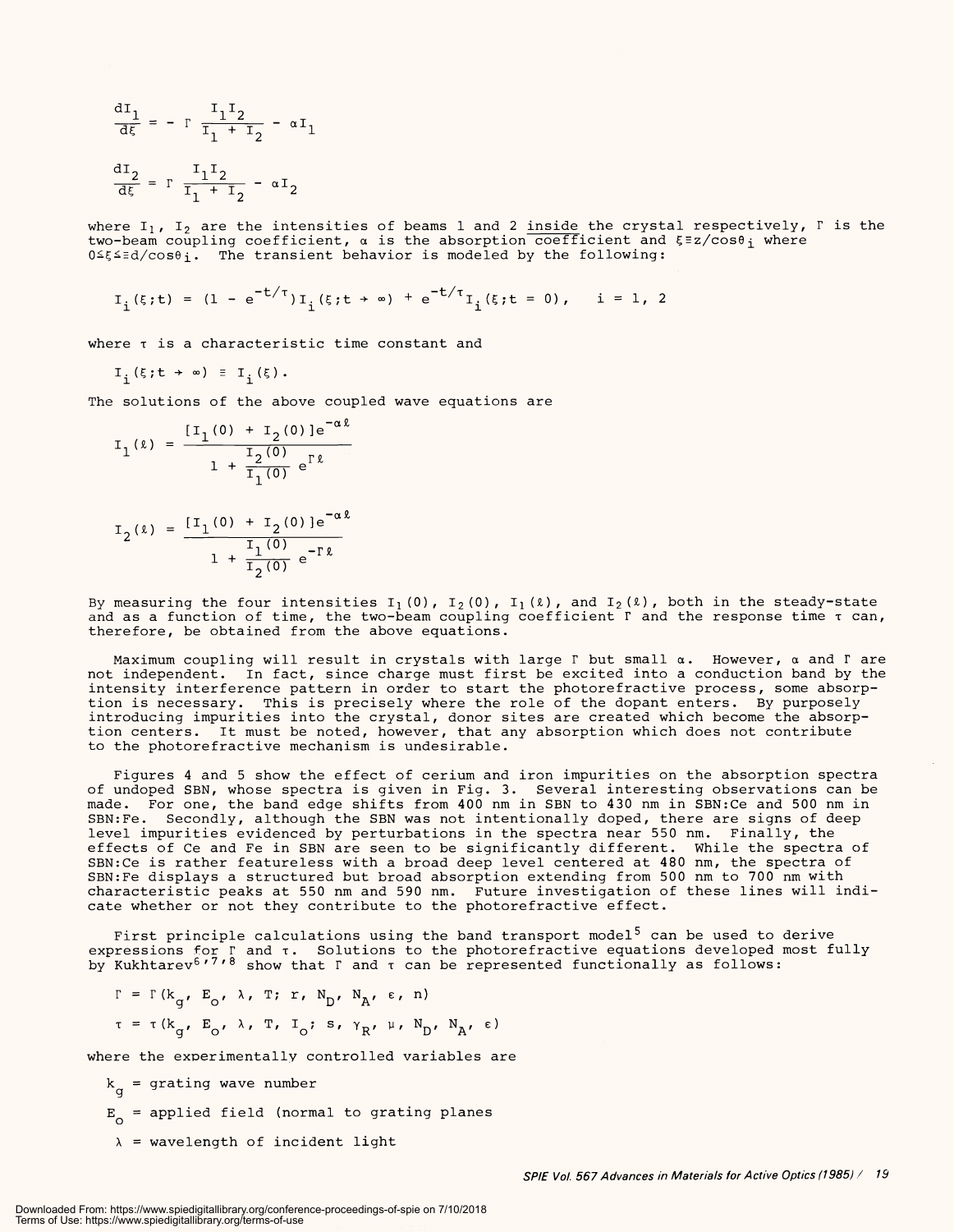T = temperature T = temperature

 $I_{\overline{O}}$  = total irradiance

while the material parameters are while the material parameters are

r = effective electrooptic coefficient <sup>r</sup>= effective electrooptic coefficient

s = photoionization cross -section <sup>s</sup>= photoionization cross-section

 $\gamma_{\rm R}^{}$  = two-body recombination rate

 $\mu$  = mobility

N<sub>n</sub> = number of donors under dark conditions

 $N_{\lambda}$  = number of traps under dark conditions

 $\varepsilon$  = static dielectric constant

n = background refractive index <sup>n</sup>= background refractive index

These equations were applied to cerium doped SBN. Specifically the sample contained These equations were applied to cerium doped SEN. Specifically the sample contained  $10^{18}$ cm $^{-3}$  cerium atoms which resulted in an as-grown crystal with the following photorefrac $\cdot$ tive parameters: tive parameters:

 $r = 11$  cm<sup>-1</sup>

 $\tau_e$  = 0.10 sec

 $\alpha = 1.8$  cm<sup>-1</sup>

$$
\qquad \qquad \text{at} \qquad \qquad
$$

 $I_{\sim}$  =  $1$ W/cm<sup>2</sup>

 $T = 298°K$ 

 $\lambda = 0.5145 \mu m$ 

$$
E_{\alpha} = 0 \text{ V/cm}
$$

$$
\lambda_g = 5 \ \mu m
$$

Variations in  $\Gamma$  and  $\tau$  about this "operating point" are shown in Figs. 6-13 along with the experimentally obtained values of the two-beam coupling coefficient and response time for SBN:60 and SBN:Ce. Data for SBN:Fe is not shown since striations in the crystal so affec-SEN:60 and SBN:Ce. Data for SBN:Fe is not shown since striations in the crystal so affected the optical quality of the crystal that no reliable experimental values could be ted the optical quality of the crystal that no reliable experimental values could be measured. Although the SBN:60 and SBN:Ce samples were striation free and displayed good measured. Although the SEN:60 and SBN:Ce samples were striation free and displayed good optical quality, to date all of the SBN:Fe crystals, regardless of their Fe concentration, optical quality, to date all of the SBN:Fe crystals, regardless of their Fe concentration, were severely marked with striations. It is believed, however, that better control of the were severely marked with striations. It is believed, however, that better control of the melt temperature will eliminate this problem. melt temperature will eliminate this problem. Variations in  $\Gamma$  and  $\tau$  about this "operating point" are shown in Figs. 6-13 along with the experimentally obtained values of the two-beam coupling coefficient and response time for

With no applied field Fig. 7 indicates that  $\Gamma$  should be greater than  $1$  cm $^{-1}$  for all practical values of  $\lambda_{\sigma}$ , while the application of an electric field of 2 kV/cm ought to increase the coupling c $\vec{\text{def}}$  ficient to 35 cm $^{-1}$  at  $\lambda_{\text{G}}$  = 5 µm as shown in Fig. 8. Such a large response would then make even very thin samples of SBN:Ce useful photorefractive media. However, in practice, these large values of r are not easily obtainable. As an electric However, in practice, these large values of r are not easily obtainable. As an electric field is applied to the crystal, induced stresses deform the material and the incident beams are distorted. Therefore, we conclude that the application of an electric field to the crystal in order to control its two -beam coupling coefficient is of limited use. With no applied field Fig. 7 indicates that  $\Gamma$  should be greater than  $1$  cm  $^1$  for all practical values of  $\lambda_{\alpha}$ , while the application of an electric field of 2 kV/cm ought to increase the coupling c $\vec{\phi}$ efficient to 35 cm $^{-1}$  at  $\lambda_{\alpha}$  = 5 µm as shown in Fig. 8. Such a large response would then make even very thin samples of SBN:Ce useful photorefractive media. field is applied to the crystal, induced stresses deform the material and the incident beams are distorted. Therefore, we conclude that the application of an electric field to the crystal in order to control its two-beam coupling coefficient is of limited use.

Another manner in which r can be modified was suggested in Ref. 9. By varying the trap Another manner in which r can be modified was suggested in Ref. 9. By varying the trap density N<sub>A</sub> with reduction and oxidation treatments, one should be able to control  $\Gamma$ as shown in Fig. 9. Although the exact number density of traps is difficult to measure, we have indeed been able to change the two-beam coupling coefficient from less than  $0.1$  cm $^{-1}$  to  $15$  cm $^{-1}$  by heating the crystal in atmospheres with different oxygen partial pressures. pressures. density N<sub>r.</sub> with reduction and oxidation treatments, one should be able to control  $\Gamma$ as shown in Fig. 9. Although the exact number density of traps is difficult to measure,

However, the predicted variation of response time with trap density, which is shown in However, the predicted variation of response time with trap density, which is shown in Fig. 10, has yet to be observed in SBN:Ce. Although r decreases as expected when the crystal is heated in a reducing atmosphere, the time constant remains unchanged at a Fig. 10, has yet to be observed in SBN:Ce. Although r decreases as expected when the crystal is heated in a reducing atmosphere, the time constant remains unchanged at <sup>a</sup>

#### 20 / SPIE Vol 567 Advances in Materials for Active Optics (1985) **20 / SPIE Vol. 567 Advances in Materials for Active Optics (1985)**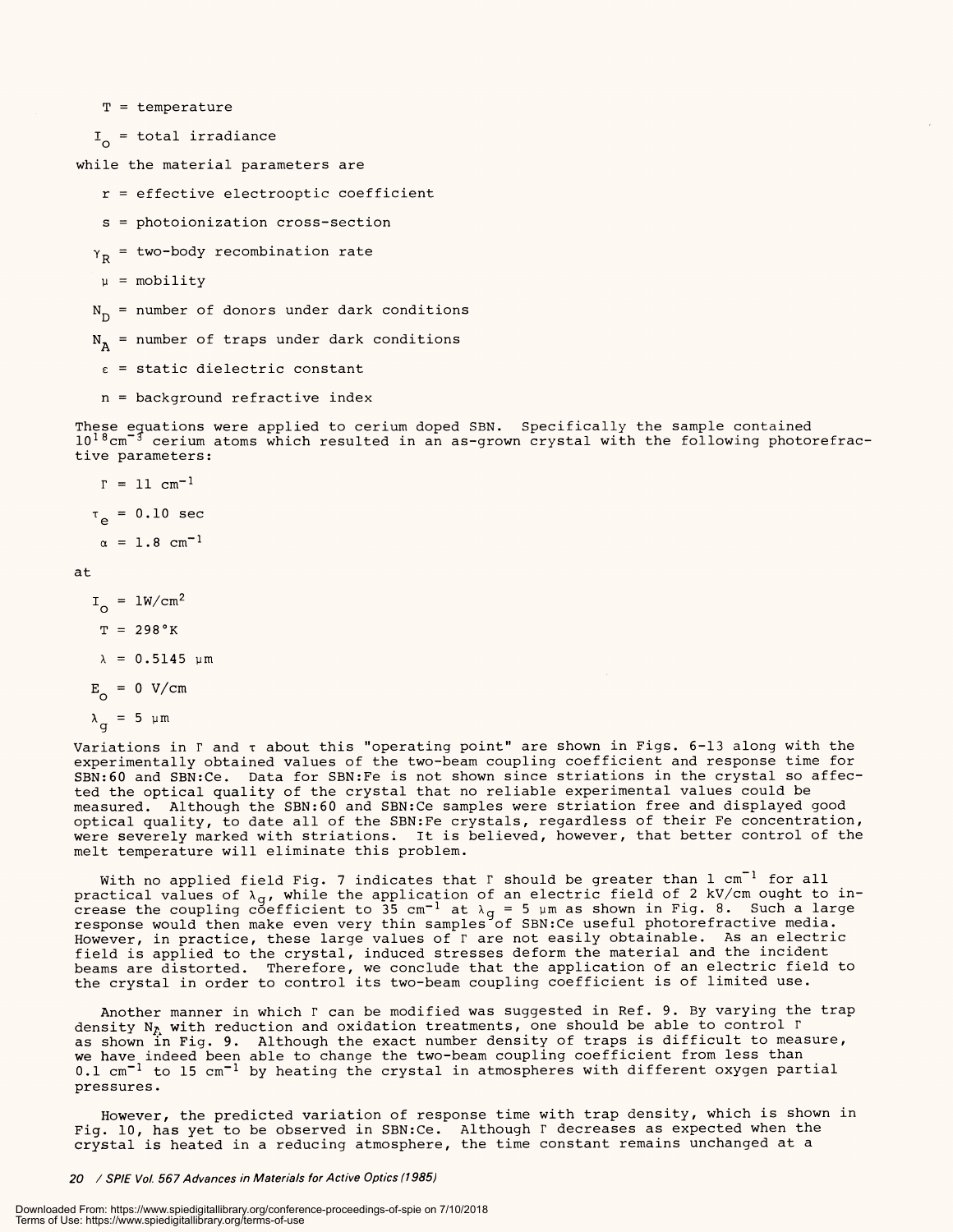typical value of  $100$  msec at  $1 \,$  W/cm $^2$  irradiance. This unexpected and currently unexplained result has complicated our effort at producing a cerium doped SBN photorefractive plained result has complicated our effort at producing a cerium doped SEN photorefractive crystal with 1 millisecond response time, since heat treatment was proposed as a method cf achieving this goal.<sup>9</sup> Therefore, other techniques may need to be invoked in order to obtain the desired speed of response. obtain the desired speed of response. crystal with 1 millisecond response time, since heat treatment was proposed as a method cf achieving this goal.' Therefore, other techniques may need to be invoked in order to

Figures 11, 12 and 13 show how the response time  $\tau$  is affected with changes in the mobility  $\upmu$ , the two-body recombination rate  $\gamma_\mathbf{R}$ , and the photoionization cross-section s, respectively. Since u is predominantly an intrinsic quantity of the host crystal, little respectively. Since y is predominantly an intrinsic quantity of the host crystal, little can be done to increase its value. However, s and  $\gamma^{}_{\rm R}$  are extrinsic parameters which can be varied by the selection of different dopants. By choosing a dopant with either a larger photoionization cross - section or a smaller two -body recombination rate coefficient than photoionization cross-section or a smaller two-body recombination rate coefficient than is presently obtained with cerium, the resulting doped sample of SBN should then possess is presently obtained with cerium, the resulting doped sample of SEN should then possess a shorter response time. The selection of such a dopant, unfortunately, is a nontrivial <sup>a</sup>shorter response time. The selection of such a dopant, unfortunately, is a nontrivial task. task. can be done to increase its value. However, s and  $\gamma^{}_{\rm R}$  are extrinsic parameters which can be varied by the selection of different dopants. By choosing a dopant with either a larger

Consider Table I which shows the results of an elemental analysis by nuclear activation Consider Table I which shows the results of an elemental analysis by nuclear activation of undoped and cerium doped SBN. Since undoped SBN is photorefractive while containing of undoped and cerium doped SEN. Since undoped SEN is photorefractive while containing only trace quantities of cerium, we must conclude that cerium is not the only photorefrac-only trace quantities of cerium, we must conclude that cerium is not the only photorefractive species for SBN. In fact, Table I indicates that there are significant amounts of Fe, tive species for SEN. In fact, Table I indicates that there are significant amounts of Fe, Ni, Mo and Ta impurities present in the undoped SBN crystal, and Fe and Ni, for example, are known to be effective photorefractive centers in  $\mathtt{LiNbO}_3$ . $^{10}$   $\,$  Although iron has already been used as a dopant for SBN, the resulting crystals were optically imperfect. Therefore, been used as a dopant for SEN, the resulting crystals were optically imperfect. Therefore, we suggest that not only should the growth of iron and cerium doped SBN continue, but that we suggest that not only should the growth of iron and cerium doped SEN continue, but that crystals doped with other impurities, which may prove to have better values of  $\gamma_\mathsf{R}$  and  $\mathsf{s},$ should also be investigated. should also be investigated. Ni, Mo and Ta impurities present in the undoped SEN crystal, and Fe and Ni, for example, are known to be effective photorefractive centers in LiNbO $_3 \cdot ^{10}$  -Although iron has already

# Summary of Results Summary of Results

A major goal of our work has been the growth of high optical quality photorefractive SBN <sup>A</sup>major goal of our work has been the growth of high optical quality photorefractive SEN crystals. This was accomplished in part by growing striation-free SBN:60 and SBN:Ce. In<br>fact, optically excellent crystals of SBN:60 and SBN:Ce can now be had as cubes approaching 1 cm a side. SBN:Fe, unfortunately, has yet to be grown without striations. As was indi-1 cm a side. SBN:Fe, unfortunately, has yet to be grown without striations. As was indicated earlier, even better control of the melt temperature may be necessary to eliminate cated earlier, even better control of the melt temperature may be necessary to eliminate this problem. this problem. crystals. This was accomplished in part by growing striation-free SEN:60 and SBN:Ce. In

Large two -beam coupling was observed in both SBN:60 and SBN:Ce. Values of r ranged from  $2$  cm $^{-1}$  in SBN:60 to greater than 10 cm $^{-1}$  in SBN:Ce. Such response was large enough to permit the use of these crystals in the construction of the ring $^{\mathrm{11}}$  and semilinear $^{\mathrm{12}}$  passive phase conjugate mirrors, for example. It was also found that oxidation and reductions phase conjugate mirrors, for example. It was also found that oxidation and reductions techniques served as effective methods for varying the value of r in these crystals. How-techniques served as effective methods for varying the value of r in these crystals. However, the application of an external electric field to the crystals tended to degrade their ever, the application of an external electric field to the crystals tended to degrade their optical quality rather than improve the value of their coupling coefficients. optical quality rather than improve the value of their coupling coefficients. Large two-beam coupling was observed in both SEN:60 and SBNrCe. Values of r ranged from  $2$  cm $^{-1}$  in SBN:60 to greater than 10 cm $^{-1}$  in SBN:Ce. Such response was large enough to permit the use of these crystals in the construction of the ring $^{\mathrm{l} \mathrm{1}}$  and semilinear $^{\mathrm{l} \mathrm{2}}$  passive

The response times of the SBN crystals we tested averaged about 100 msec for an incident The response times of the SEN crystals we tested averaged about 100 msec for an incident irradiance of  $1$ W/cm $^2$ . In general, SBN:Ce responded quicker than SBN:60 with times approaching 50 msec at  $1$ W/cm $^2$ . Since the two beam-coupling coefficient of SBN:Ce is so large, the time required to reach a given diffraction efficiency with SBN:Ce will, there-large, the time required to reach a given diffraction efficiency with SBN:Ce will, therefore, be much shorter than that needed with SBN:60. Although the response time of SBN:Fe fore, be much shorter than that needed with SEN:60. Although the response time of SBNiFe has yet to be reliably determined, we believe that its speed will not significantly differ has yet to be reliably determined, we believe that its speed will not significantly differ from that of the other two crystals. from that of the other two crystals.

# Conclusion Conclusion

High optical quality undoped and doped single crystal SBN:60 has been grown and proven High optical quality undoped and doped single crystal SEN:60 has been grown and proven to be photorefractive. This effect was quantified by measuring the coupling coefficients to be photorefractive. This effect was quantified by measuring the coupling coefficients and response times of several samples using the method of two-wave mixing. The results of this work indicate that the introduction of dopants into SBN:60 produce crystals with an this work indicate that the introduction of dopants into SEN:60 produce crystals with an even greater photorefractive effect than that of undoped SBN:60. even greater photorefractive effect than that of undoped SEN:60.

# Acknowledgements Acknowledgements

This research was supported by grants from Rockwell International Corporation, the This research was supported by grants from Rockwell International Corporation, the U. S. Air Force Office of Scientific Research and the U.S. Army Research Office. U. S. Air Force Office of Scientific Research and the U.S. Army Research Office.

# References References

1. Jamieson, P. B., Abrahams, S. C., and Bernstein, J. L., J. Chem. Phys, Vol. 48, 1. Jamieson, P. B., Abrahams, S. C., and Bernstein, J. L. , J. Chem. Phys, Vol. 48, 5048. 5048. 1968. 2. Jamieson, P. B., Abrahams, S. C., and Bernstein, J. L., J. Chem. Phys, Vol. 50, 2. Jamieson, P. B., Abrahams, S. C., and Bernstein, J. L., J. Chem. Phys, Vol. 50, 4352. 4352. 1969. 3. Abrahams, S. C., Jámieson, P. B., Bernstein, J. L., J. Chem. Phys, Vol. 54, 2355. 3. Abrahams, S. C., Jamieson, P. B., Bernstein, J. L., J. Chem. Phys, Vol. 54, 2355. 1971. 1971. 1968. 1969.

SPIE Vol 567 Advances in Materials for Active Optics (1985) / 21 **SP/E Vol. 567 Advances in Materials for Active Optics (1985) / 21**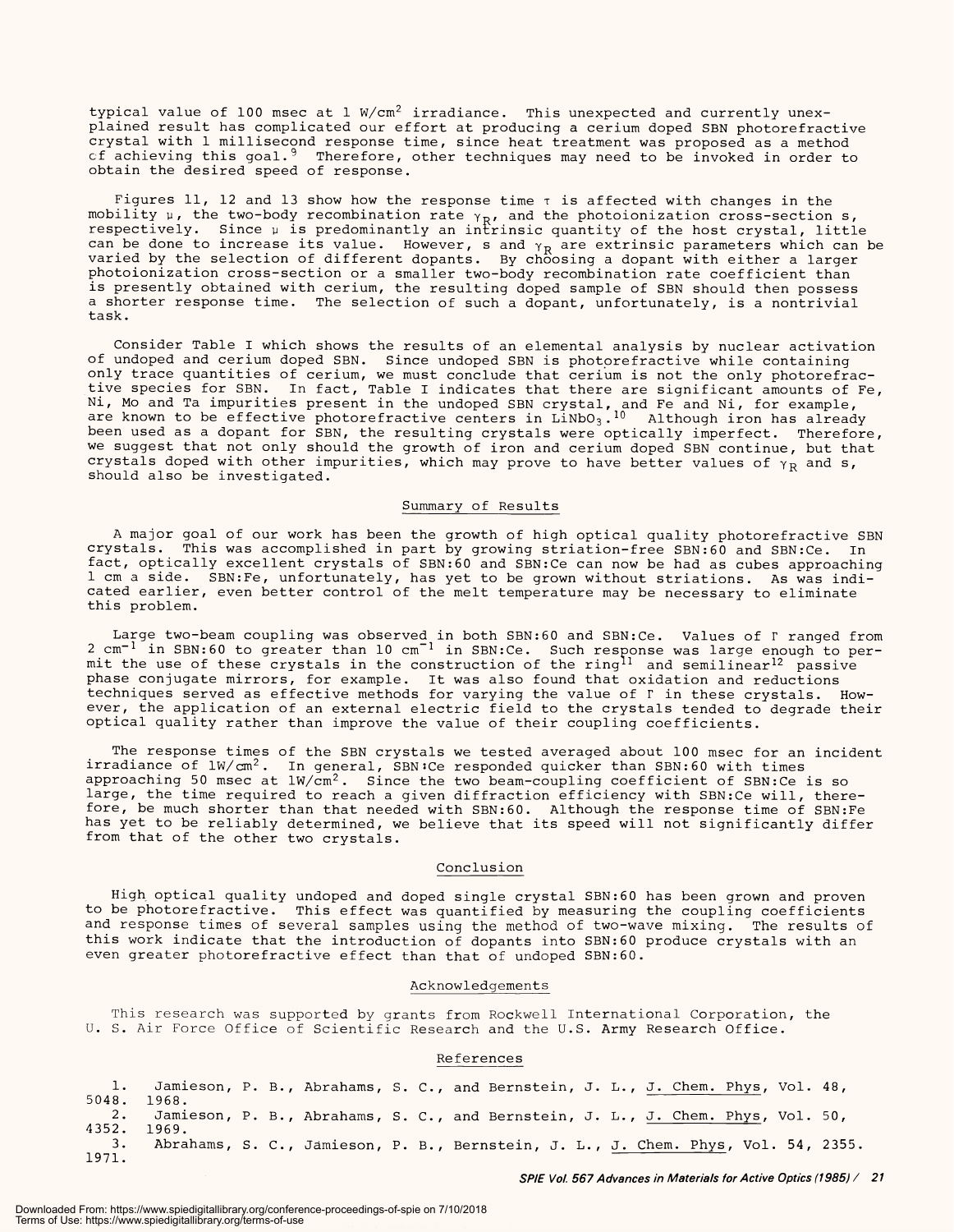4. Kaminow, I. P., and Turner, E. H., Handbook of Lasers with Selected Data on Optical Technology, the Chemical Rubber Co.,  $447.$   $1\overline{971.}$ 4. Kaminow, I. P., and Turner, E. H., Handbook of Lasers with Selected Data on Optical Technology, the Chemical Rubber Co., 447. 1971.

5. Valley, G. C., Klein, M. B., Opt. Eng., Vol. 22, 7. 704. 1983. 5. Valley, G. C., Klein, M. B., Opt. Eng., Vol. 22, 7. 704. 1983.

6. Kukhtarev, N. V., Markov, V. B., and Odulov, S. G., Opt. Comm., Vol. 23, 338. 1977. 7. Kukhtarev, N. V., Markov, V. B., Odulov, S. G., Soskin, M. S., and Vinetskii, V. L., Ferroelectrics, Vol. 22, 949. 1979. 6. Kukhtarev, N. V., Markov, V. B., and Odulov, S. G., Opt. Comm., Vol. 23, 338. 1977. 7. Kukhtarev, N. V., Markov, V. B., Odulov, S. G., Soskin, M. S., and Vinetskii, V. L., Ferroelectrics, Vol. 22, 949. 1979.

8. Kukhtarev, N. V., Soy. Tech. Phys. Lett., Vol. 2, 438. 1976. 8. Kukhtarev, N. V., Sov. Tech. Phys. Lett., Vol. 2, 438. 1976.

9. Rakuljic, G. A., Yariv, A., Neurgaonkar, R. R., "Application of the Band Transport Model to Photorefractive Strontium Barium Niobate," 1984. Model to Photorefractive Strontium Barium Niobate," 1984. 9. Rakuljic, G. A., Yariv, A., Neurgaonkar, R. R., "Application of the Band Transport

10. Phillips, W., Amodei, J. J., Staebler, D. L., RCA Review, Vol. 33, 94. 1972. 10. Phillips, W., Amodei, J. J., Staebler, D. L., RCA Review, Vol. 33, 94. 1972.

11.  $\,$  Cronin-Golomb, M., Fischer, B., White, J. O., and Yari $\overline{v}$ , A., Appl. Phys. Lett.,  $\,$ Vol. 42, 919. 1983. Vol. 42, 919. 1983. 11. Cronin-Golomb, M., Fischer, B., White, J. 0., and Yariv, A., Appl. Phys. Lett.,

12. Cronin -Golomb, M., Fischer, B., White, J. O., Yariv, A., Appl. Phys. Lett., Vol. 41, 12. Cronin-Golomb, M., Fischer, B., White, J. 0., Yariv, A., Appl. Phys. Lett., Vol. 41, 689. 1982. 689. 1982.

# Table 1: Elemental Analysis **Table 1: Elemental Analysis**  by Weight of SBN:60 and SBN:Ce **by Weight of SEN:60 and SBN:Ce**

| Elements        |          |          |
|-----------------|----------|----------|
| & Units         | SBN:60   | SBN:Ce   |
|                 |          |          |
| U<br><b>PPM</b> | < 0.1    | & 0.1    |
| TH PPM          | < 0.3    | & 0.2    |
| NA PPM          | 30.0     | < 30.0   |
| SC PPM          | 0.04     | 0.04     |
| CR PPM          | & 5.0    | &5.0     |
| FE &            | 0.029    | 0.014    |
| CO PPM          | 0.3      | 0.3      |
| NΙ<br>PPM       | 50.0     | 50.0     |
| ZN PPM          | 7.0      | 5.0      |
| <b>AS PPM</b>   | < 1.0    | < 1.0    |
| SE PPM          | & 5.0    | < 5.0    |
| BR PPM          | & 0.5    | & 0.5    |
| MO PPM          | 11.0     | 4.0      |
| SB PPM          | 0.5      | 0.5      |
| CS PPM          | & 0.2    | & 0.2    |
| BA PPM          | 160000.0 | 150000.0 |
| LA PPM          | 0.2      | 1.0      |
| HF PPM          | & 0.2    | & 0.2    |
| TA PPM          | 12.0     | 13.0     |
| W<br><b>PPM</b> | < 3.0    | 1.0      |
| AU PPB          | < 5.0    | 5.0      |
| CE PPM          | < 1.0    | 47.0     |
| ND PPM          | Interfer | Interfer |
| SM PPM          | 0.01     | 0.32     |
| EU<br>PPM       | 0.07     | 0.10     |
| TB PPM          | & 0.1    | < 0.1    |
| YB PPM          | & 0.05   | 0.05     |
| LU PPM          | < 0.01   | < 0.01   |
| SR PPM          | 148000.0 | 135000.0 |
| RB PPM          | < 5.0    | < 5.0    |
|                 |          |          |

22 / SPIE Vol. 567 Advances in Materials for Active Optics (1985) **22 / SPIE Vol. 567 Advances in Materials for Active Optics (1985)**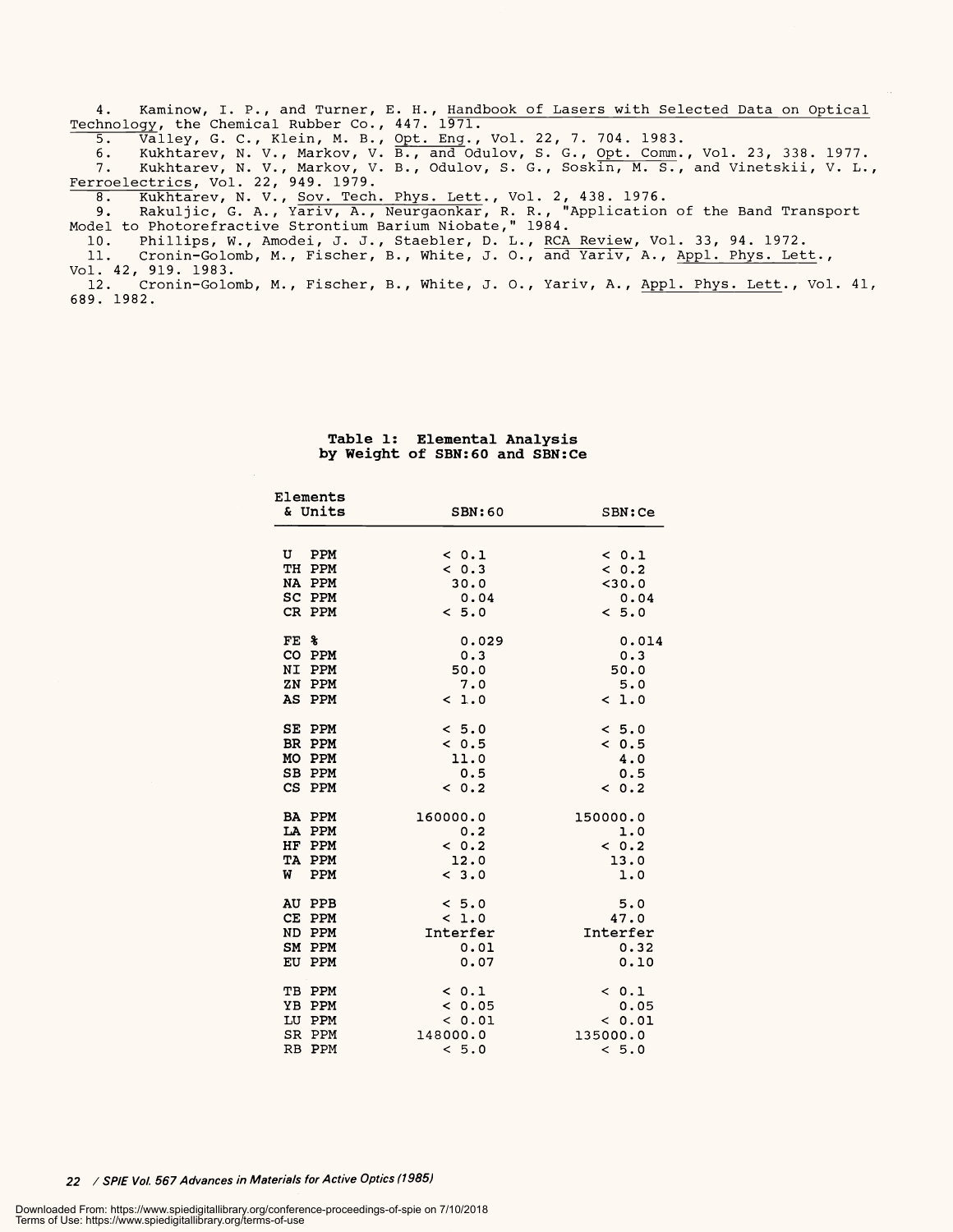



Figure 3: Absorption spectra of SBN:60 Figure 3: Absorption spectra of SEN:60

Figure 1: Experimental set -up for Two -Beam Figure 1: Experimental set-up for Two-Beam Coupling Experiments Coupling Experiments



Figure 2: The Photorefractive Mechanism Figure 2: The Photorefractive Mechanism Two laser beams intersect, forming an Two laser beams intersect, forming an interference pattern. Charge is excited interference pattern. Charge is excited where the intensity is large and migrates to regions of low intensity. The electric field associated with the resultant space field associated with the resultant space charge operates through the electrooptic charge operates through the electrooptic coefficients to produce a refractive index coefficients to produce a refractive index grating grating where the intensity is large and migrates to regions of low intensity. The electric



Figure 4: Absorption spectra of SBN:Ce Figure 4: Absorption spectra of SBN:Ce



Figure 5: Absorption spectra of SBN:Fe Figure 5: Absorption spectra of SBN:Fe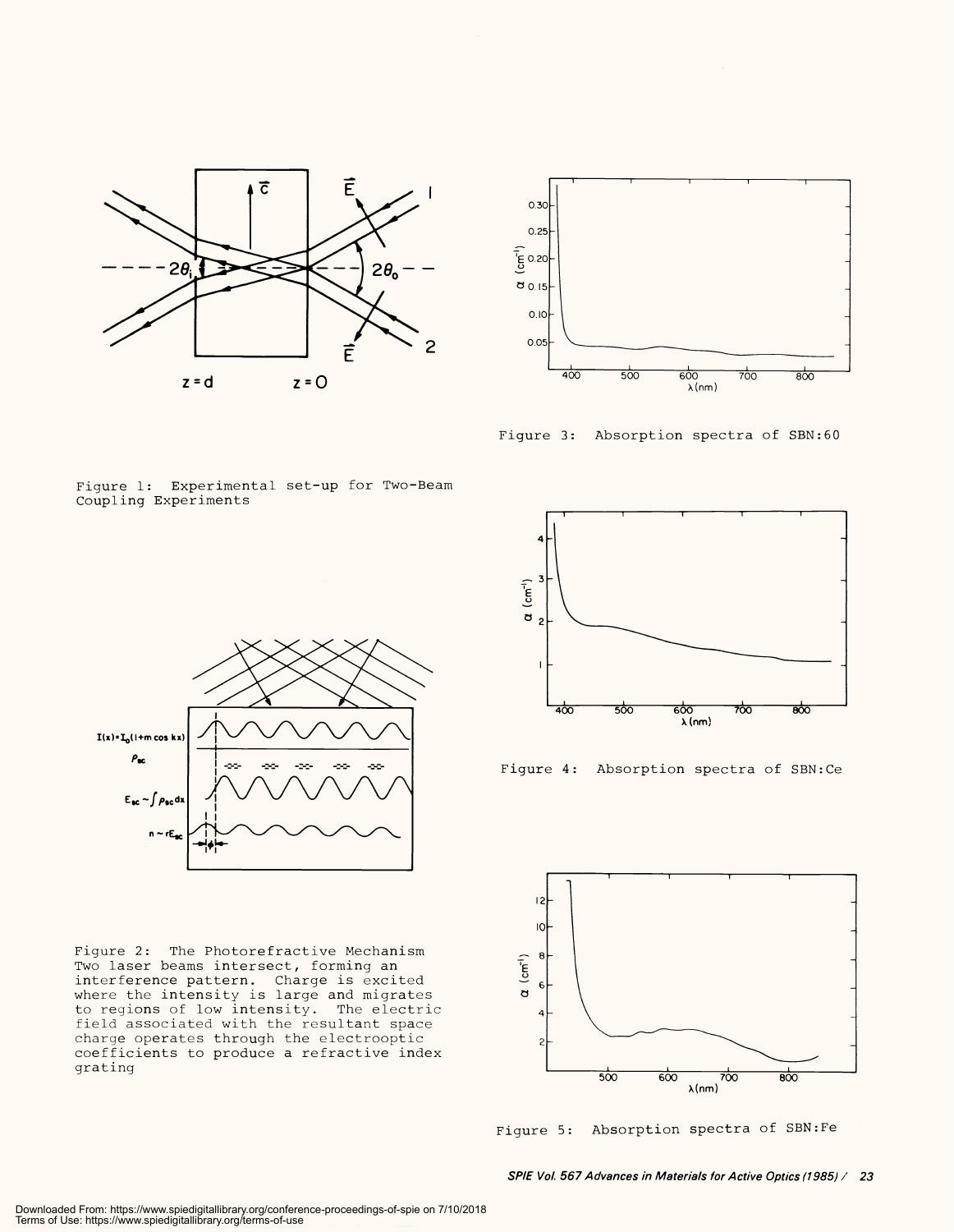

Figure 6: Response time vs. grating wavelength for  $E^{\vphantom{\dagger}}_{\Omega}$  = OV/cm Figure 6: Response time vs. grating wavelength for E<sub>o</sub> = OV/cm



Figure 7: Coupling coefficient vs. grating wavelength for  $E^{\text{}}_{\Omega}$  = OV/cm Figure 7: Coupling coefficient vs. grating wavelength for  $E^{\vphantom{\dagger}}_{\alpha\alpha}$  = OV/cm



Figure 8: Coupling coefficient vs. grating wavelength for  $E_0 = 2kV/cm$  density Figure 8: Coupling coefficient vs. grating wavelength for  $E_{\alpha}$  = 2kV/cm



Figure 9: Coupling coefficient vs. trap Figure 9: Coupling coefficient vs. trap density

24 / SPIE Vol. 567 Advances in Materials for Active Optics (1985) **24 / SP/E Vol. 567 Advances in Materials for Active Optics (1985)**